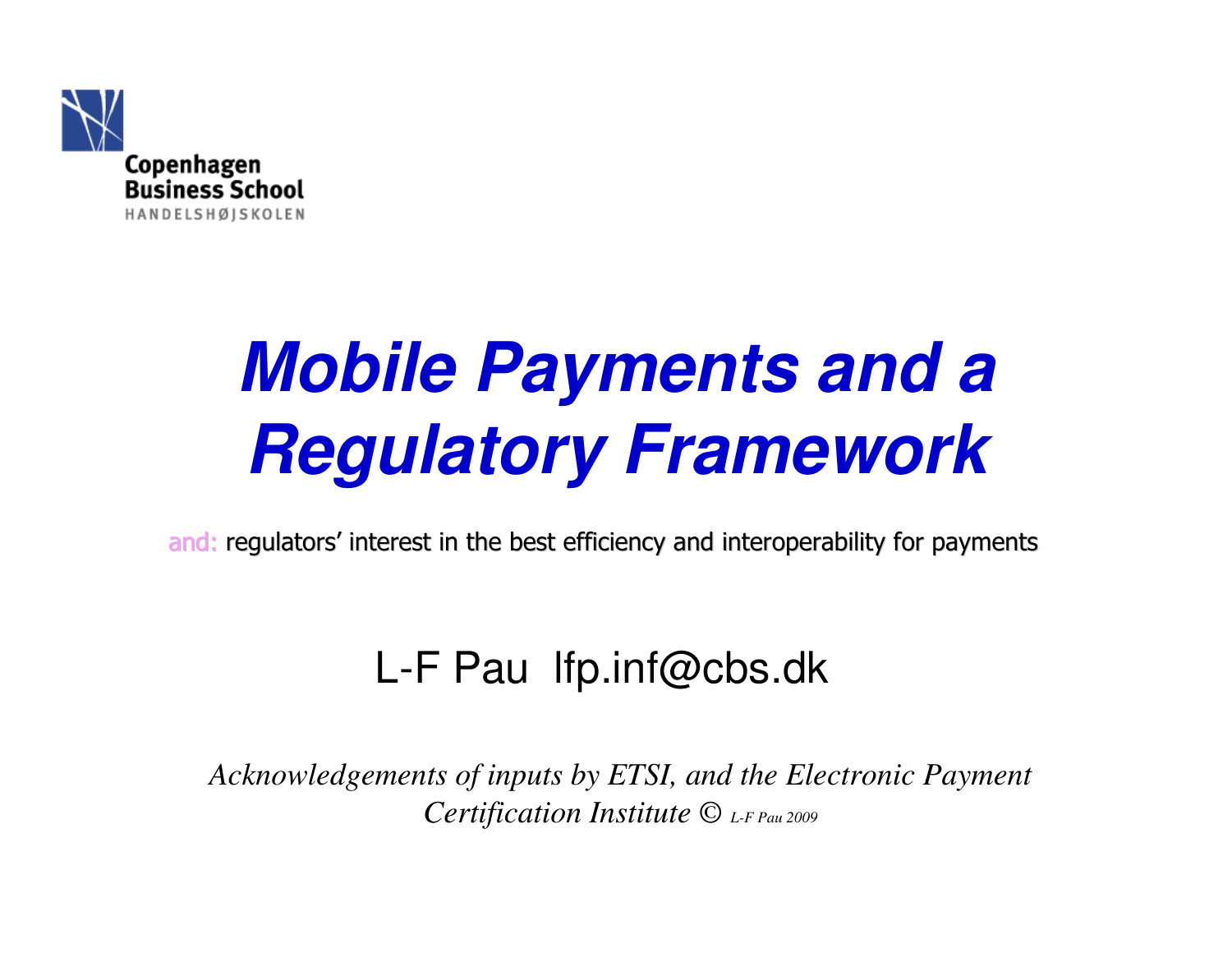

•

#### **Introduction**

- Mobile may become the most used self-service banking channel over the next years, but mobile banking will leverage the benefits of ubiquity rather than being a copy of Internet banking (GSMA Pay-Buy-Mobile consortia with 46 operators, emerging markets using SMS)
- • The opportunities of Additive vs. Transformational banking affect Mobile banking : different customer basis (unbanked low-income groups vs. Affluent ones)
- $\bullet$  Standards, security , profitability, interoperability and compliance procedures have been addressed, but there are open holes and disagreements on regulations, liability issues and NFC terminals.
- $\bullet$  How far to allow the SIM (operator « owned ») to control the secure elements of payment processes, and is downloaded software not analternative ?
- At best regulators have seen their role as creating awareness,  $\bullet$ securing deployment , and ensuring system integrity ,but they have not cared not for communications or banking customers and the rivalry between financial/banking and communications regulators is delaying concrete decisions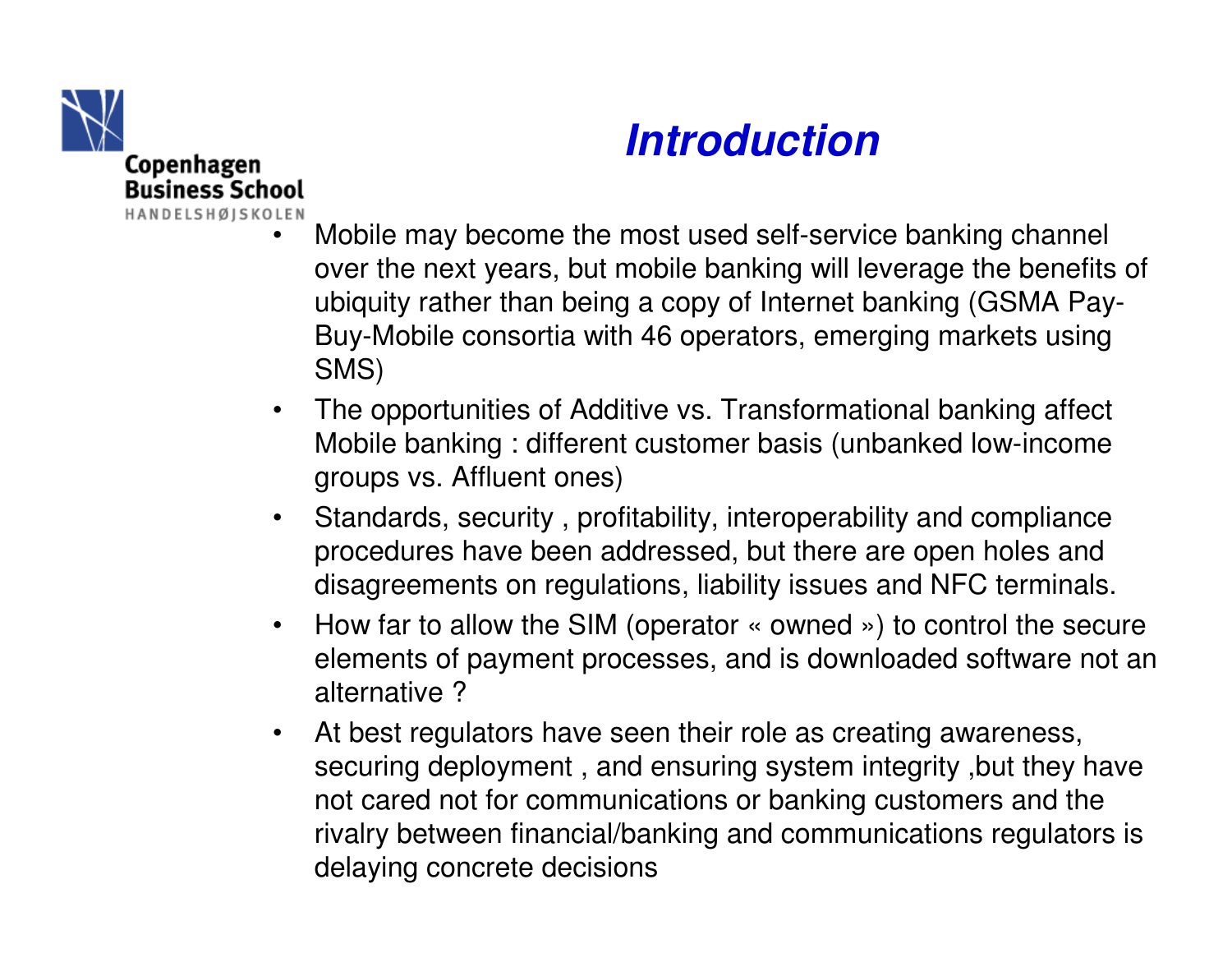

#### **Plan**

- $\bullet$ Mobile payment eco-system
- Cases and strategic intents of players $\bullet$
- $\bullet$ Extended roles
- • Payment process: identity management, alignment of infrastructures, cost efficiencies and interoperability
- Changes of roles in need of regulation
- $\bullet$ Regulatory and policy steps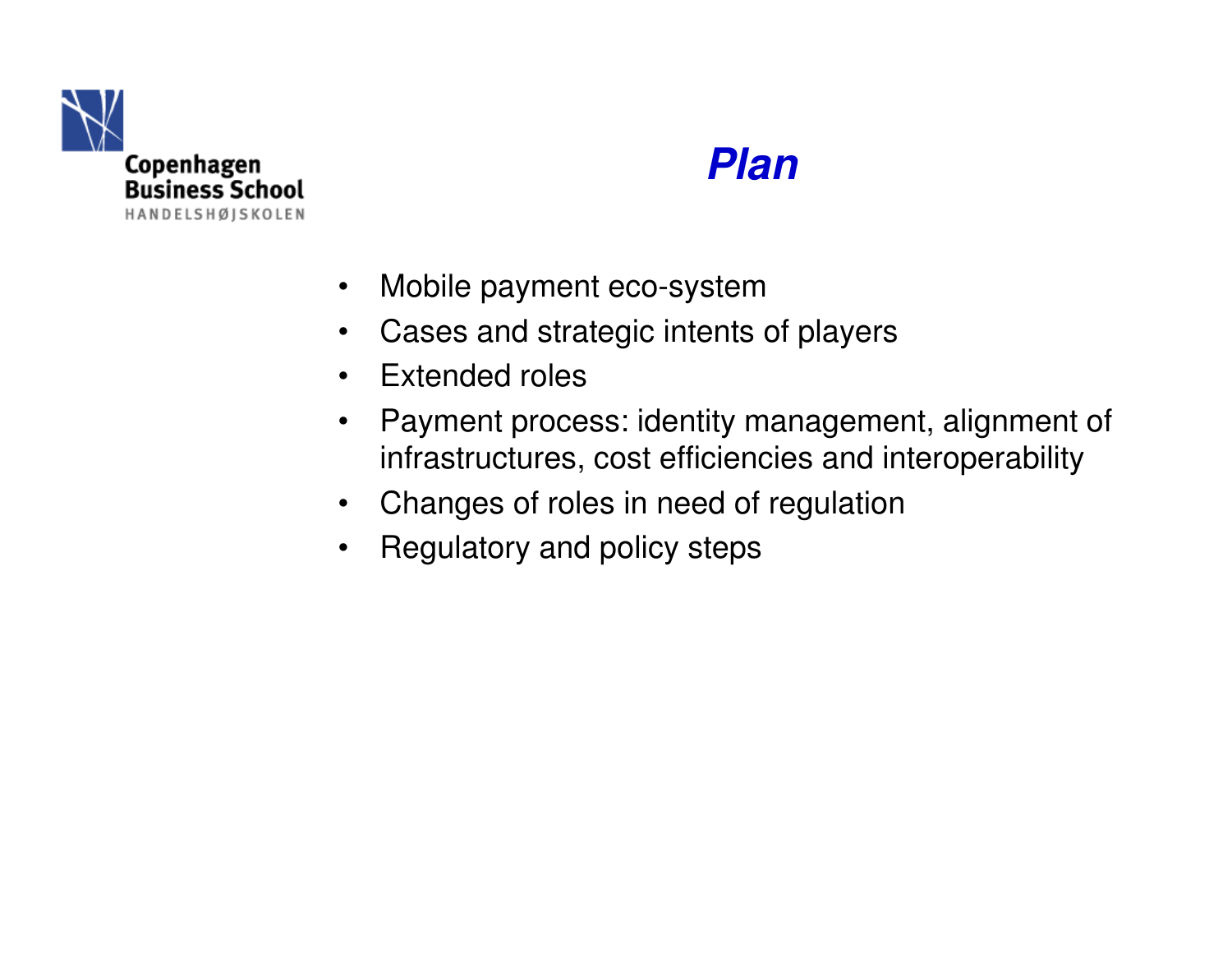

#### **Projected increases in Mobile and**

**Internet Banking (Source Siemens Pictures of the Future, Spring 2009)** 

| % of users aged<br>>16y        | Germany | <b>France</b> | <b>UK</b> | <b>Italy</b> |
|--------------------------------|---------|---------------|-----------|--------------|
| 2007 Internet banking<br>users | 34      | 32            | 31        | 11           |
| 2010 Internet banking<br>users | 50      | 49            | 43        | 26           |
| 2007 Mobile banking<br>users   | 4       | 8             | 6         | 6            |
| 2010 Mobile banking<br>users   | 20      | 25            | 25        | 25           |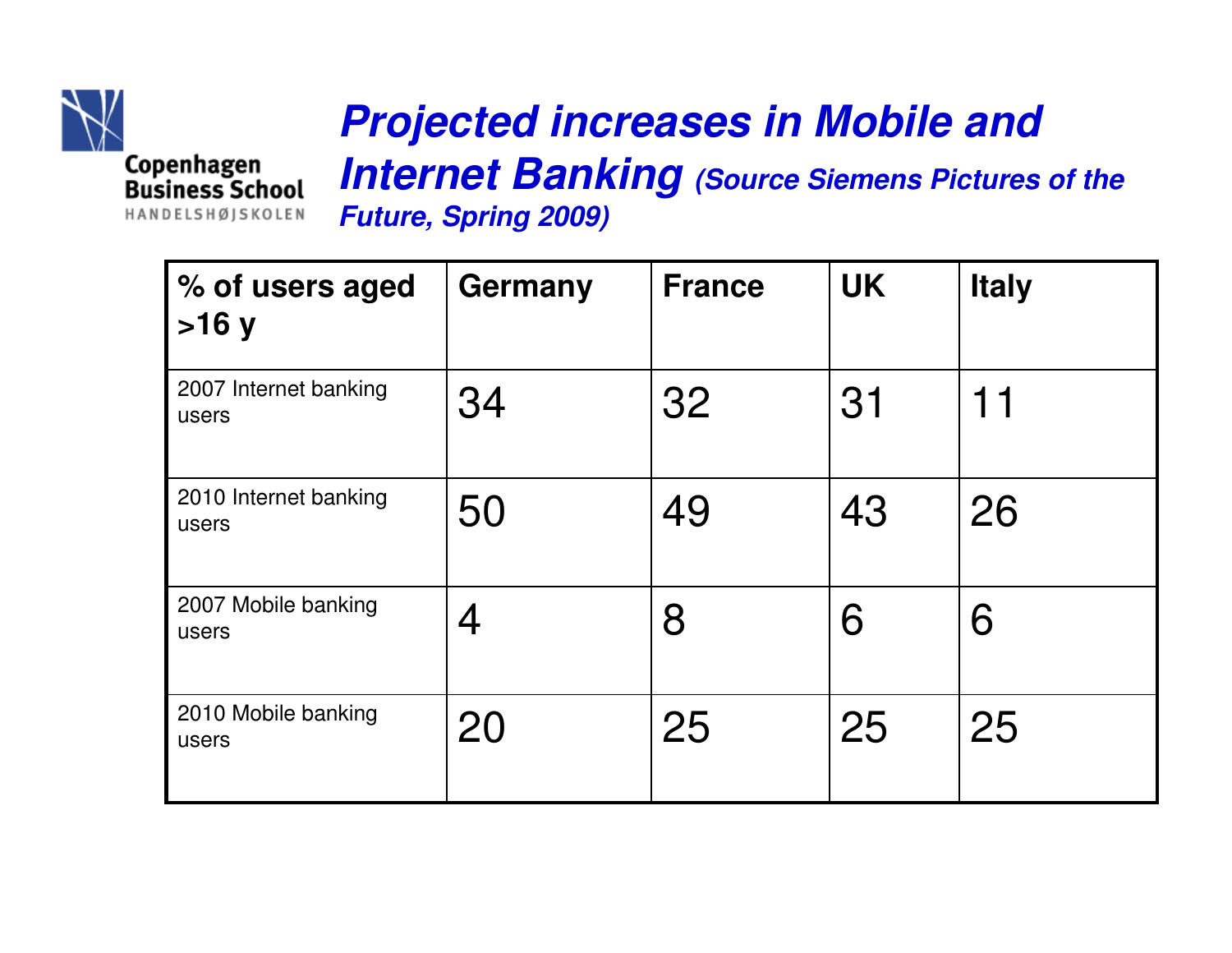

#### **Mobile payment eco-system**

- $\bullet$ Banks and financial institutions
- •Payment and credit card providers
- $\bullet$ Payment processing system's houses
- $\bullet$ Merchants collecting payments via mobile terminals
- Mobile network operators
- •Access terminal vendors
- $\bullet$ Semiconductor vendors
- • SIM card vendors ( 3,07 Billion shipped in 2008)(European world leaders: Oberthur, Gemalto)
- Security and eID solution providers
- and ….Central banks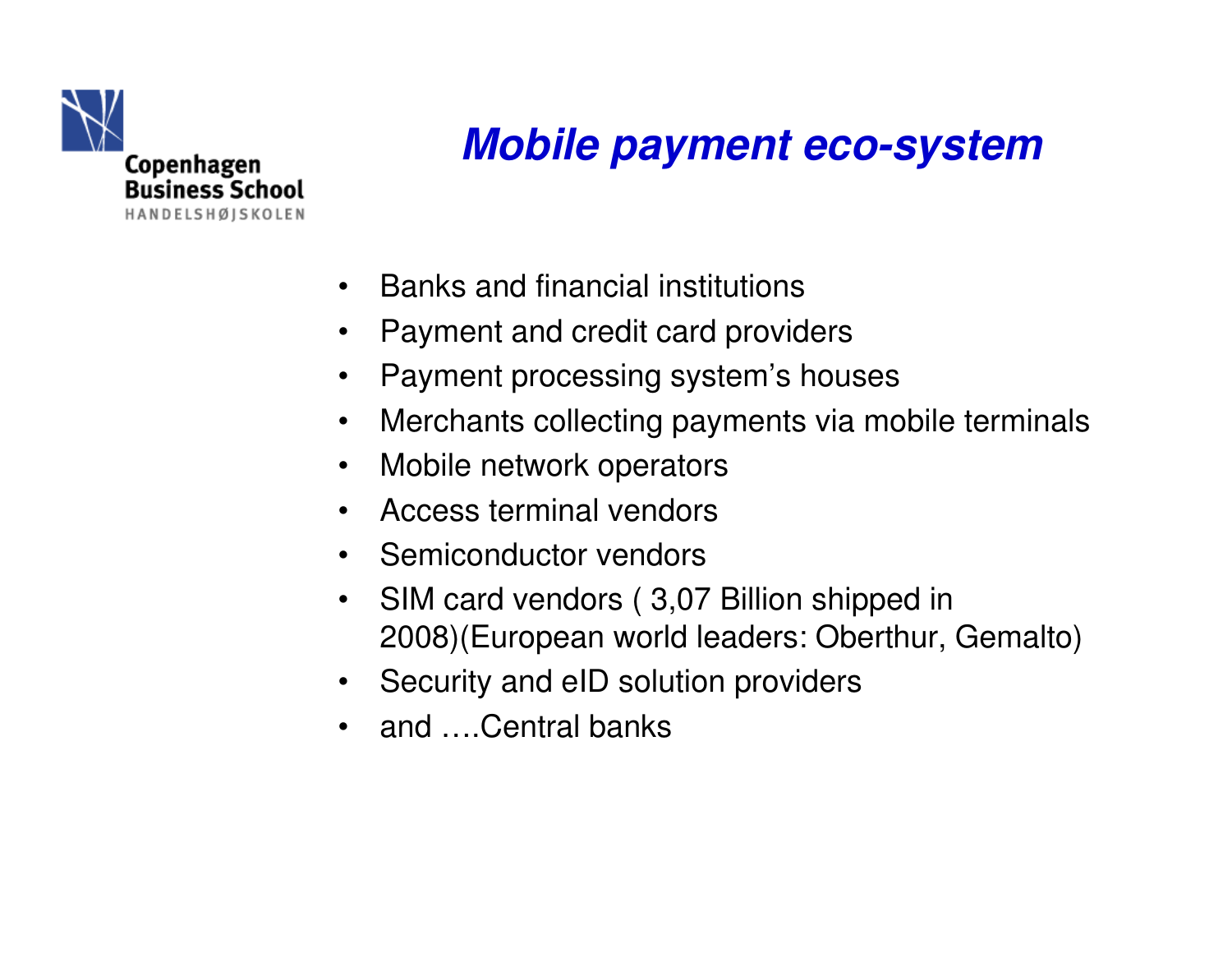

#### **But who is active / passive / against ?**

#### •**New usages**

•**New services**

•**Banking acces to new populations**

- •**Operators: in developped countries look** at it as technical projects (security, RFID) , in developing countries as a key service
- $\bullet$  Banks : reluctant to obstructive (1/3 just wait for other banks to take action and do not believe in client acquisition)
- •• Regulators : communications, information and financial/ / banking regulators , and Central banks, talk very rarely togetherand jointly, or complicate the debate
- Payment processors: have global and  $\bullet$ competitive strategies
- Access terminal vendors: waiting for the  $\bullet$ regulators to reduce the market risk (only40 M RFID enabled cellphones, most in Japan)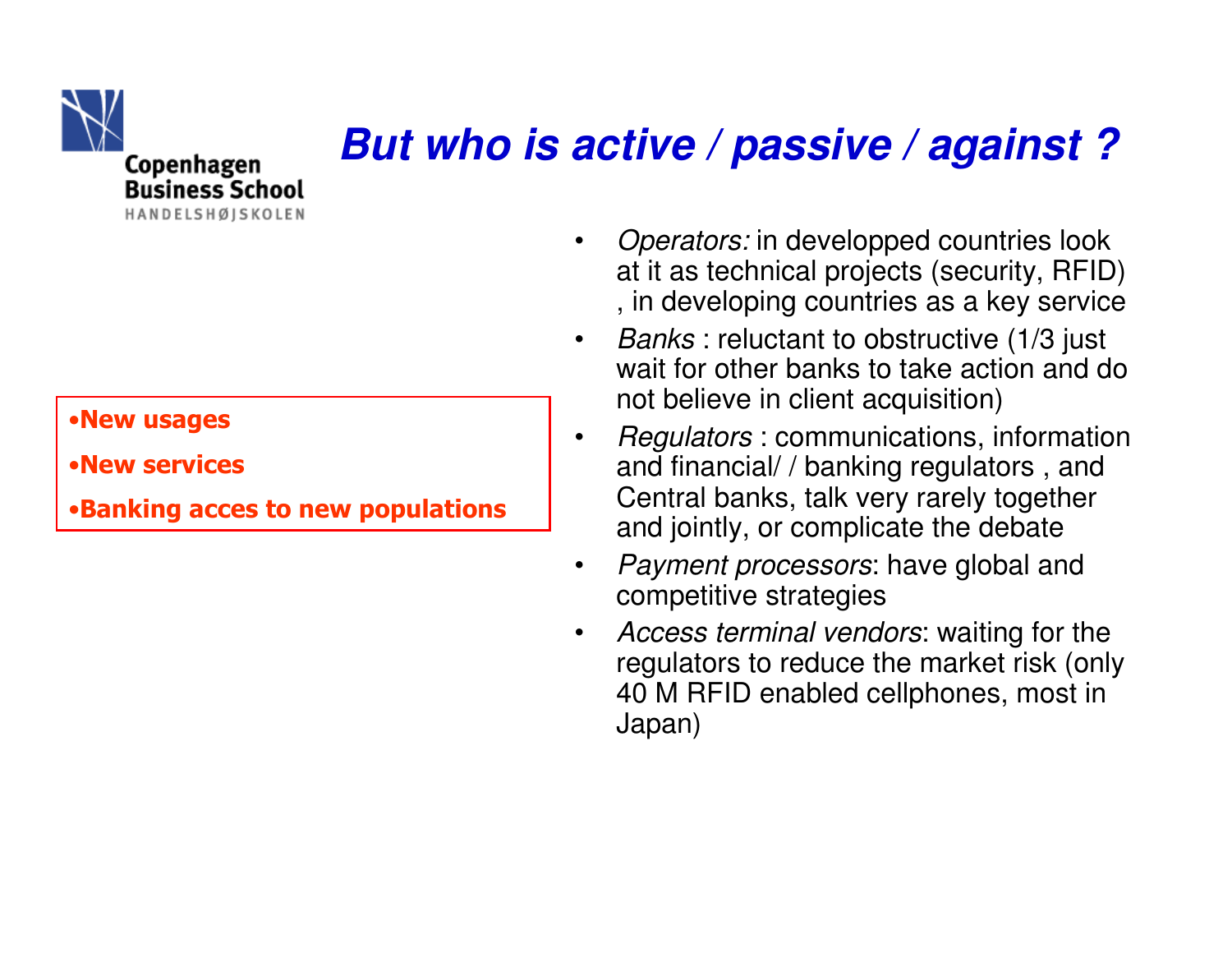

# **Mobile as an element of multichannel banking strategy**

- $\bullet$ Nordea,SE
- BNP Paribas,F+etc $\bullet$
- $\bullet$ Bankinter,SP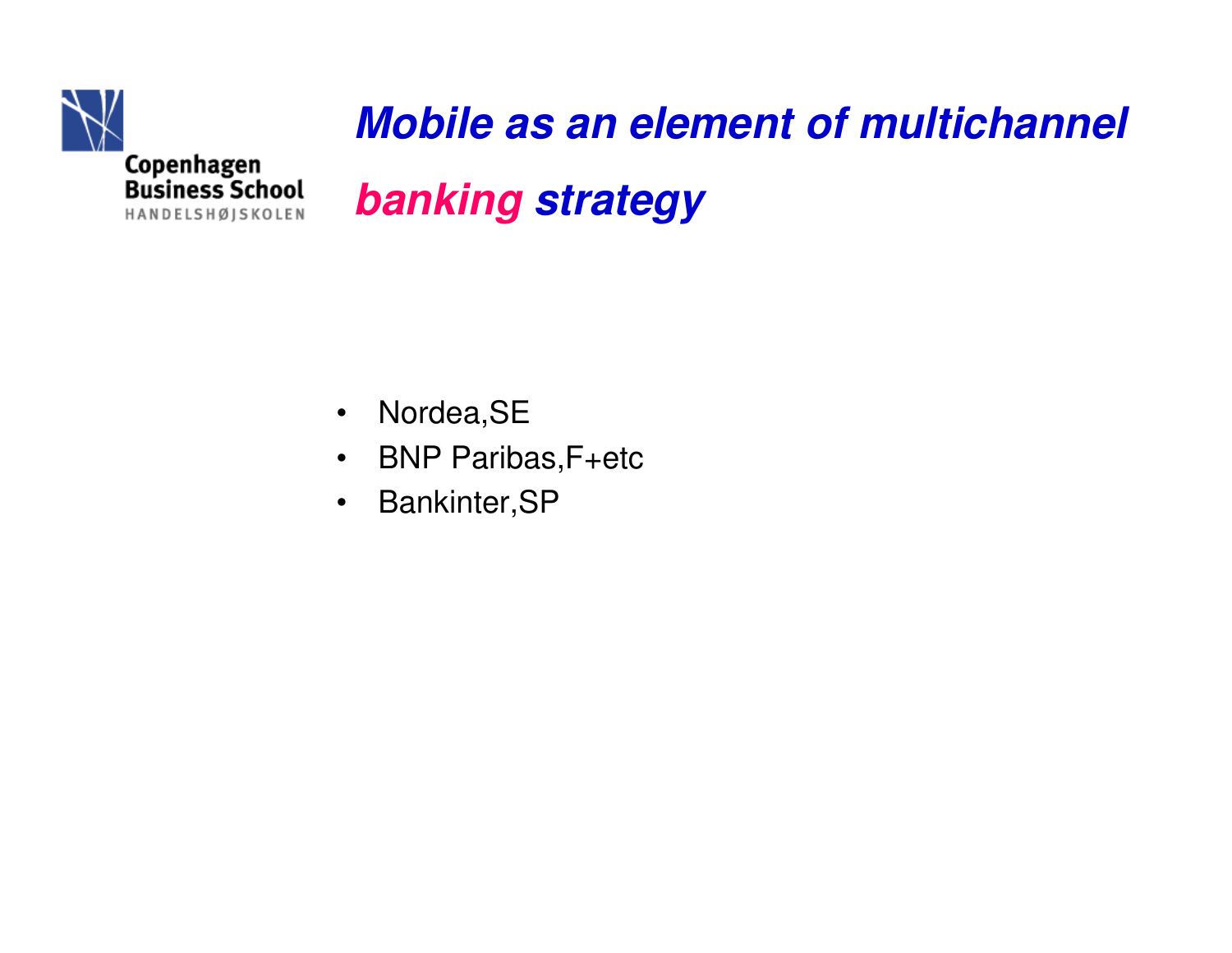

# **Mobile banking as a change agent**

- • Gains are no longer measured by the substitution of labour force by a tool
- $\bullet$  With M-banking , every agent becomes a user as well as an information/knowledge source
- $\bullet$  Thus cooperation and control/audit modes and roles must be redefined ,including internal as well as external parties
- $\bullet$  Mobile banking as a source of value-addition via personalization,etc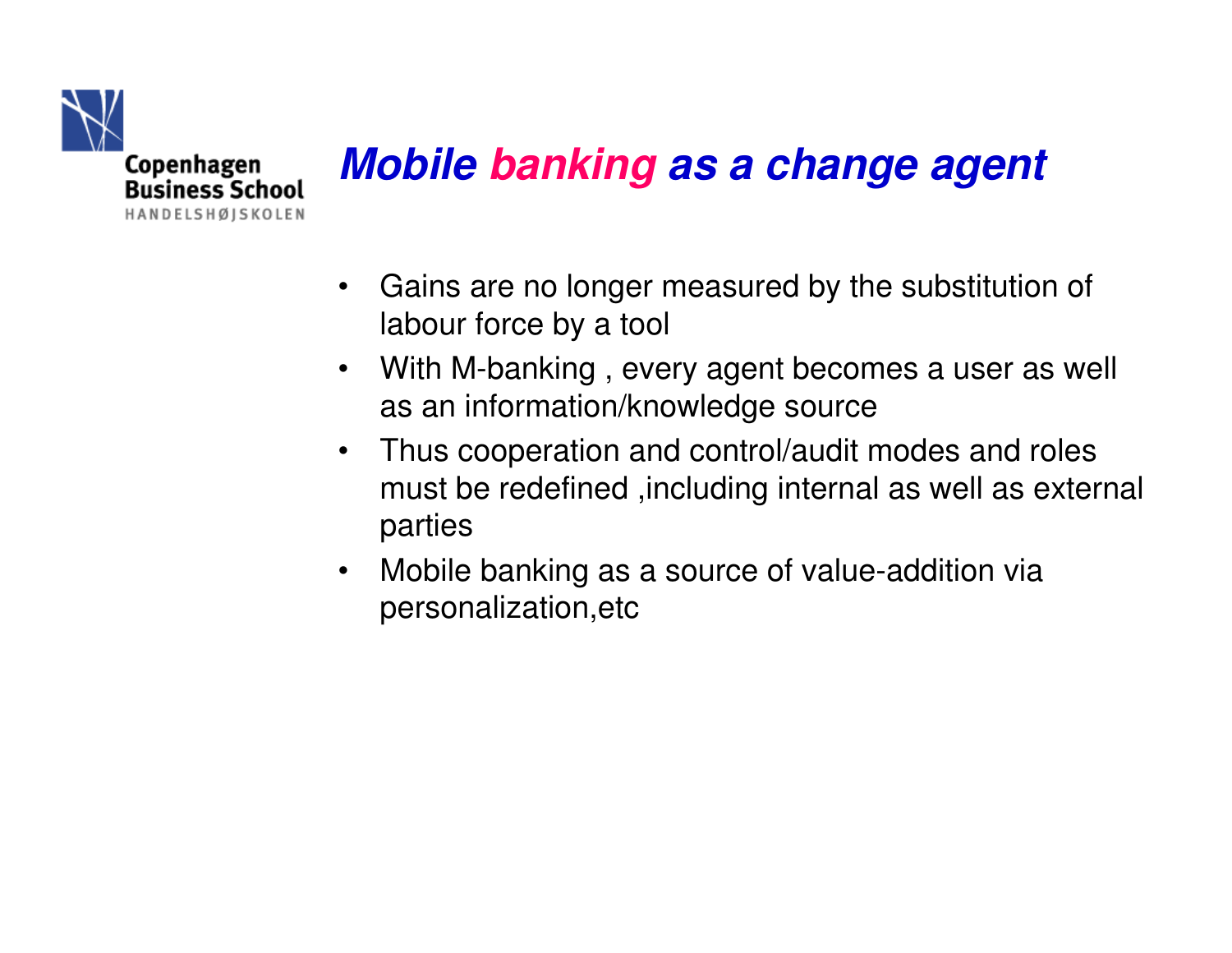

## **SMS etc based payments and the Strategic intent of Operators**

**NB: SMS based information excluded**

- $\bullet$  Manila, world capital of SMS based payments incl. International transfers (started 2000, 28 M users, 200 M SMS/day in total); uses swap accounts managed by the operator domestically and internationally; recepient is advised by SMS with a code and can withdraw transfer value from a network of operator partners (money machines, shops); used also by the 8 M Filipino foreign workers transferring home 10 BUSD (10 % of GNP)
- $\bullet$  In India an SMS based payment costs 2 roupies ( A Little world) , an Internet payment 10 roupies and a bank branch payment (if any branch around !) 50 roupies
- $\bullet$  **Strategic intent** . Operators, by turning the mobile phone into an electronic wallet, achieve higher loyalty by a wide network of partners, far wider than bank branches ; use of SIP-AAA
- Transfer fee : 1 % , typically for amounts up to 500 USD ,vs. Banks fees of  $\bullet$ 4,5 % say from HK to Manila
- Other players. DoCoMo's acquisition of the payment branch of Sumitomo  $\bullet$ Bank (700 MUSD in 2006) , Telefonica / Banco Bilbao Vizcaya Argenteria(BBVA) plus many experiments worldwide , SK Telecom Moneta service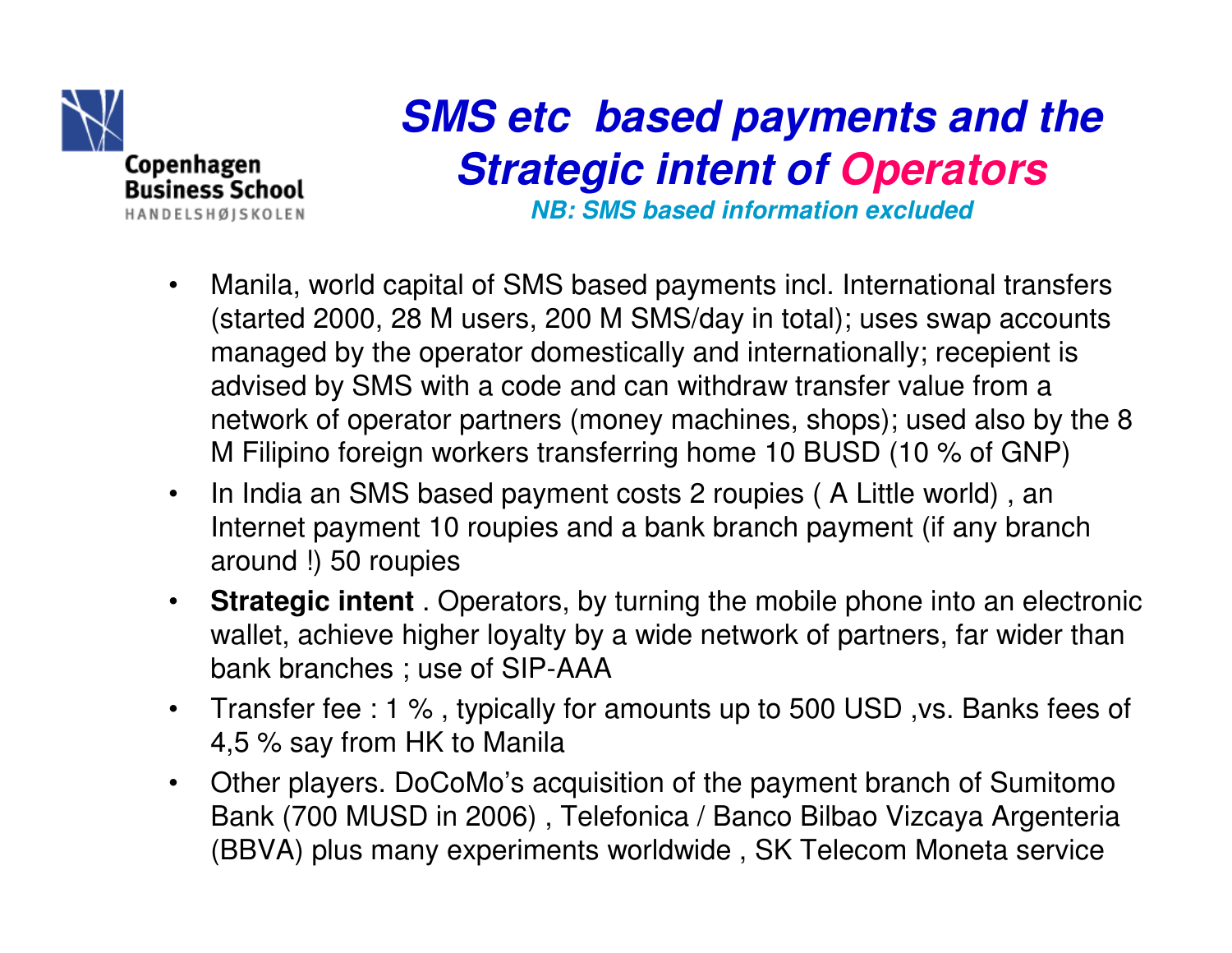

•

#### **SMS based payments and the Strategicintent of Banks**

- • Caisse d'Epargne 's Movo service for customers with an account ; recepient characterized by his mobile phone number and amount (SMS to 72111) ;sender and recipient have to register on movo.fr
- $\bullet$  6 Euros/year subscription price, plus 0,50 Euro fee/transfer, plus SMS fee to operator
- $\bullet$ **Strategic intent** is: 1) to increase deposits rotation and take business away from credit card processes 2) control the distribution of SIM cards with payment card functionality on SIM (EMV standard) via MVNO's, OR RFID (with the active participation of some mobile terminals suppliers such as Nokia, Sagem ) 3) prepare for the possible reduction in plastic cards in favor of electronic purse
- $\bullet$  Other players or attempts : Ebay Paypal, plus many experiments; initiatives of Master Card PayPass , SEB, Rabobank SMS Betalen,Gemalto, Sagem, Inside Contactless, Credit Mutuel, Cresco (NO); , failure of Deutsche Bank's Paybox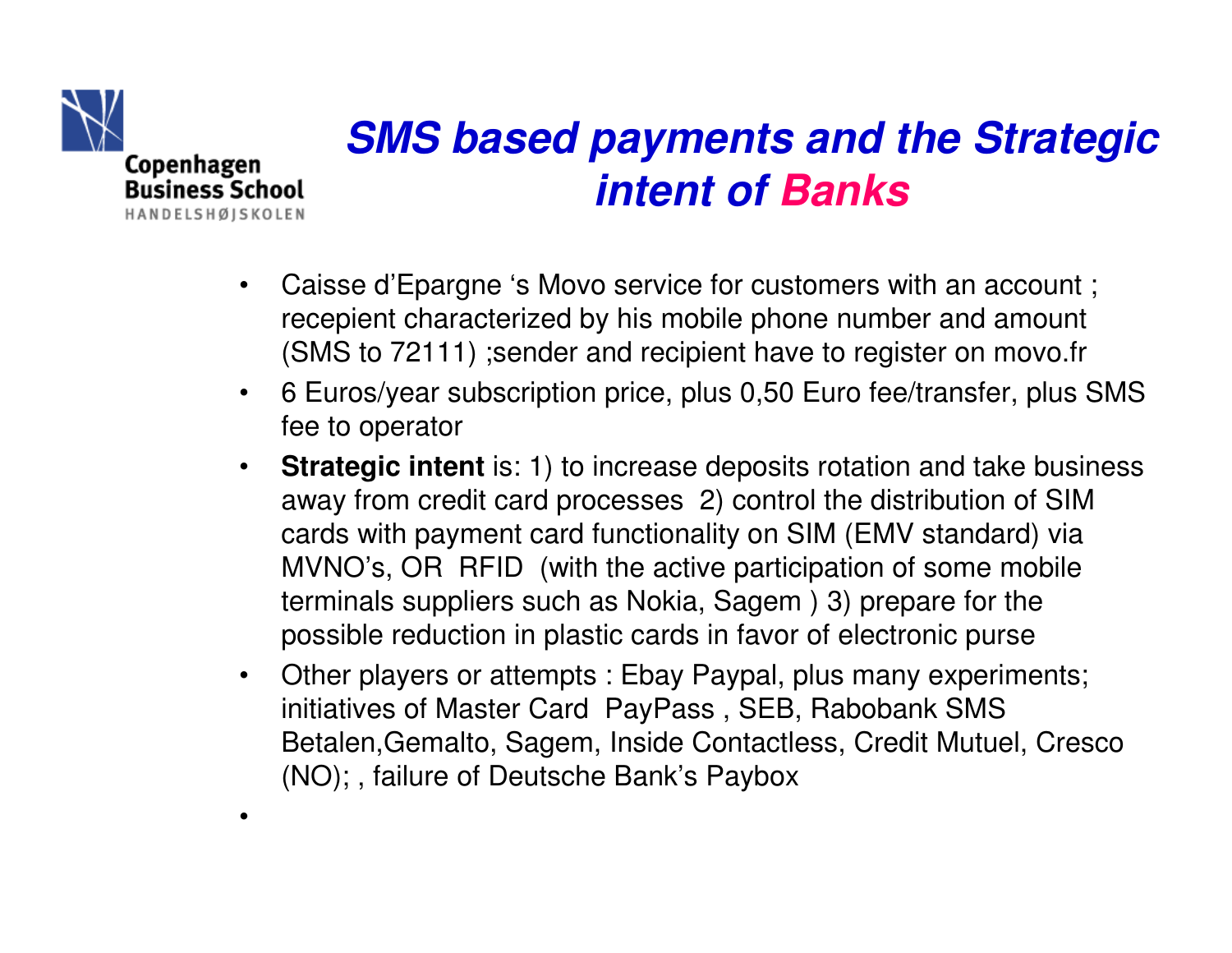

# **SMS based payments and the Strategicintent of some Systems houses**

- • In Belgium, almost all banks have (had) one common intersettlement platform Banksys, thus enabling multi channel payments : Fortis, Dexia, KBC, ING ; other one was Bank Card Company (BCC)
- $\bullet$  ATOS Worldline purchased both for approx 1 Euro per turnover Euro ( 309 M Euros in 2008)
- $\bullet$ In Malaysia, Visa/ Maybank launches RFID payment
- $\bullet$  **Strategic intent** of systems houses : serve as third party neutral payment agent outsourcing agents to both banks and operators
- Other cases: CSK in Japan , DST in US , Monitise (Mpayments/RFID only),
- $\bullet$  Few back end finance systems are prepared for mobile security and formatting requirements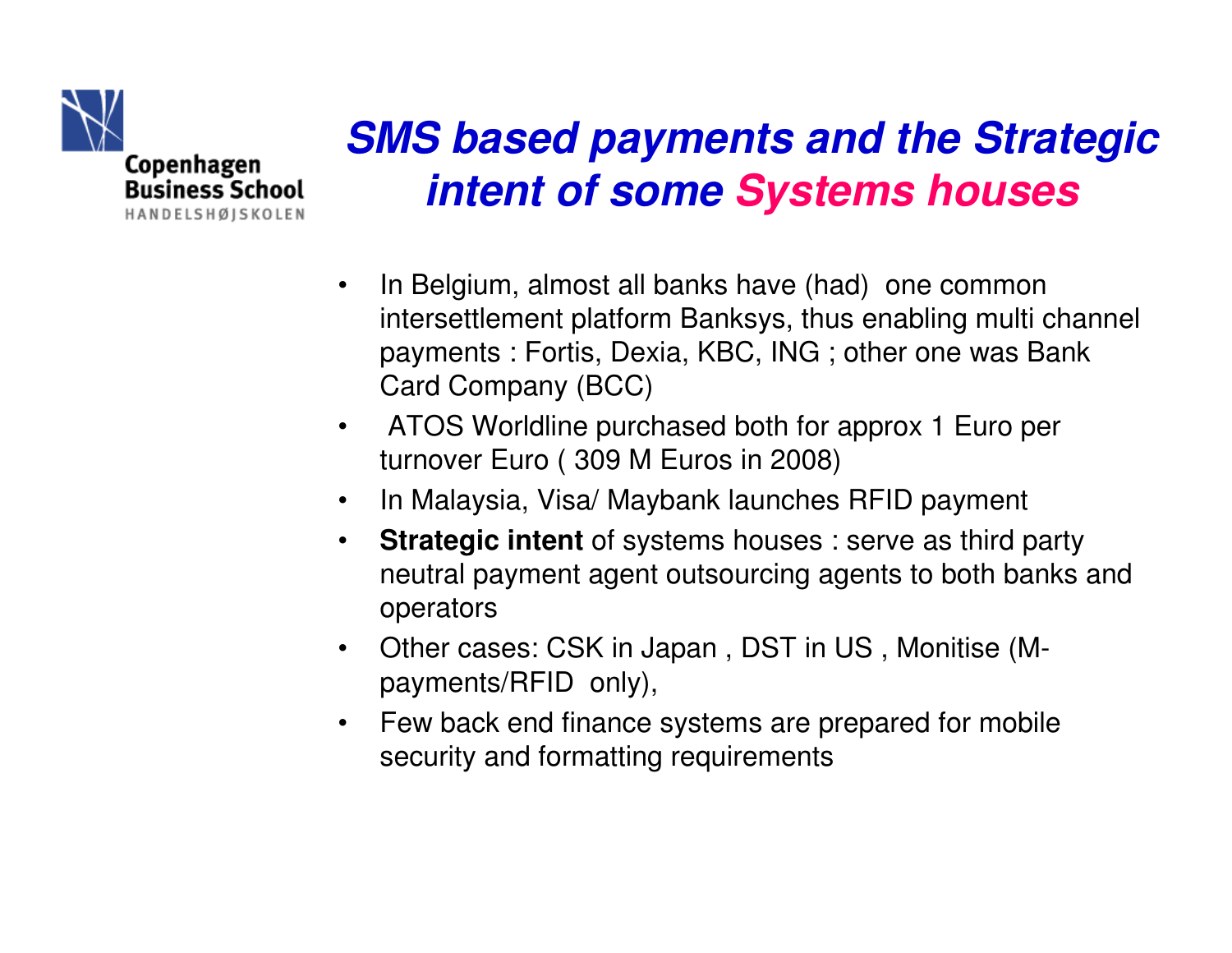

#### **Mobile operators as banks**

- $\bullet$  With an average 35-80 % (culture and also country dependent) of all mobile generic services being prepaid to the operator over periods of several months ,directly or via a payment agent (not only banks) , aren't mobile operators short-term deposit banks holding at any time double digit Billions Euros ?
- $\bullet$  Going beyond collection of receivables from their own customers alone, to what extent should operators carry out simple payment processing functions traditionally carried out by banks between their customers and between their customers and third parties? For example, for some mobile operators whose ownership include public utility companies, such third parties could be water, power and cable TV bills –
- $\bullet$  Furthermore, with mobile operator's capability to handle efficiently and in real-time large and also Euro 10-type payments (tickets, parking,..), and their ability in handling bundled service definitions, aren't they already micro- and macro-payment agents ?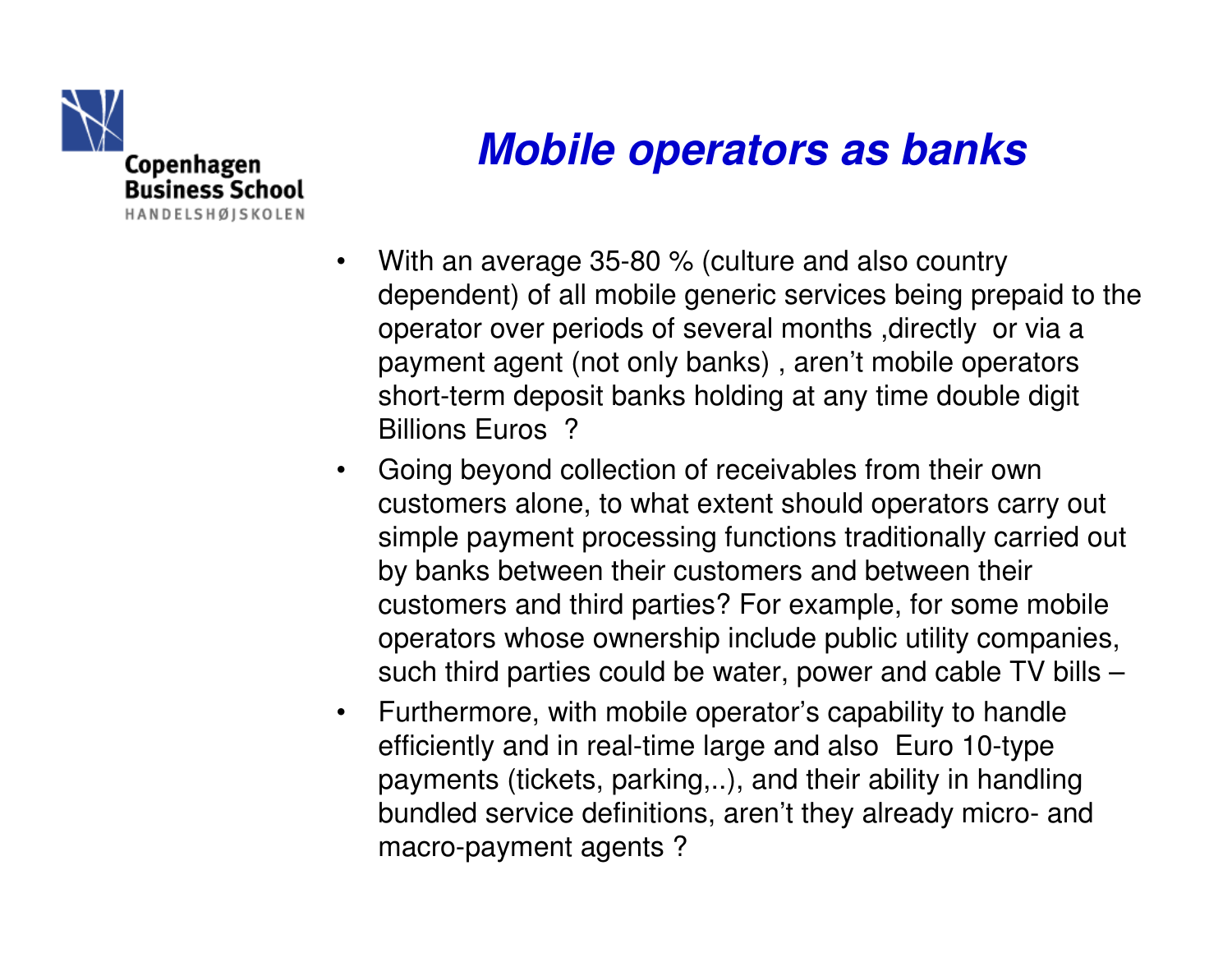

#### **Banks as communications operators**

- $\bullet$  With the option to add WiFi or WiMAX base stations to largely owned and shared ATM and shopping terminalsnetworks,as well as RFID readers to ATM units and many other terminals (e.g. in public transport and shops), banks can in urbanized environments become hot spot / RFID operators, and they can provide financial and other content surpassing what mobile operators can give
- $\bullet$  In the process they can bypass some ISP's or public wireless operators for payments
- • They can optimize their physical branch and ATM terminals grid in the face of reduced physical client visits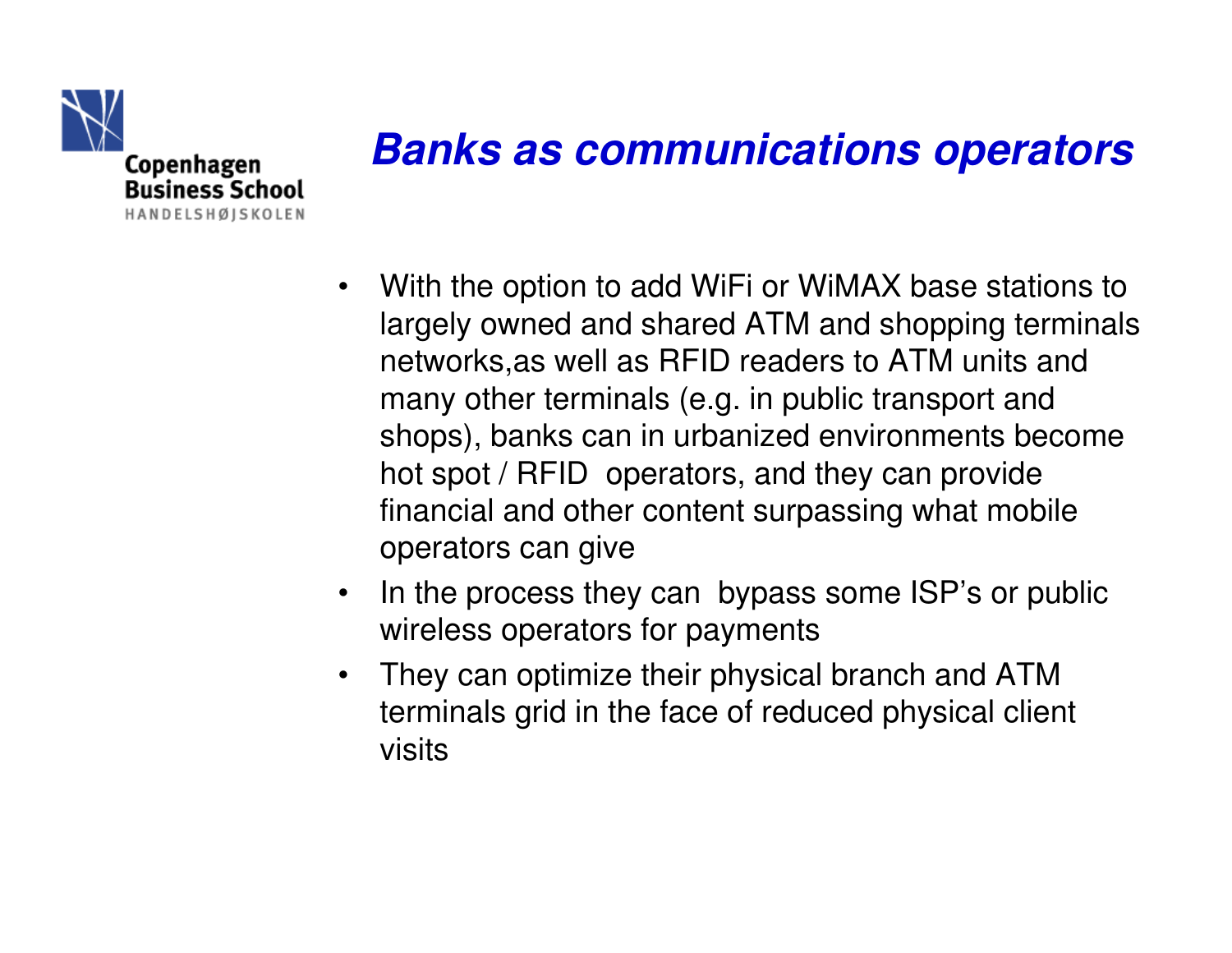

#### **Payment processors as trusted neutral parties with economies of scale**

• In case of outsourcing and coherent regulatory frameworks, systems houses would be able to carry out payment processing can serve on the same platformsboth mobile billing, mobile payments, credit card processing and many commercial bank payments, witheconomies of scale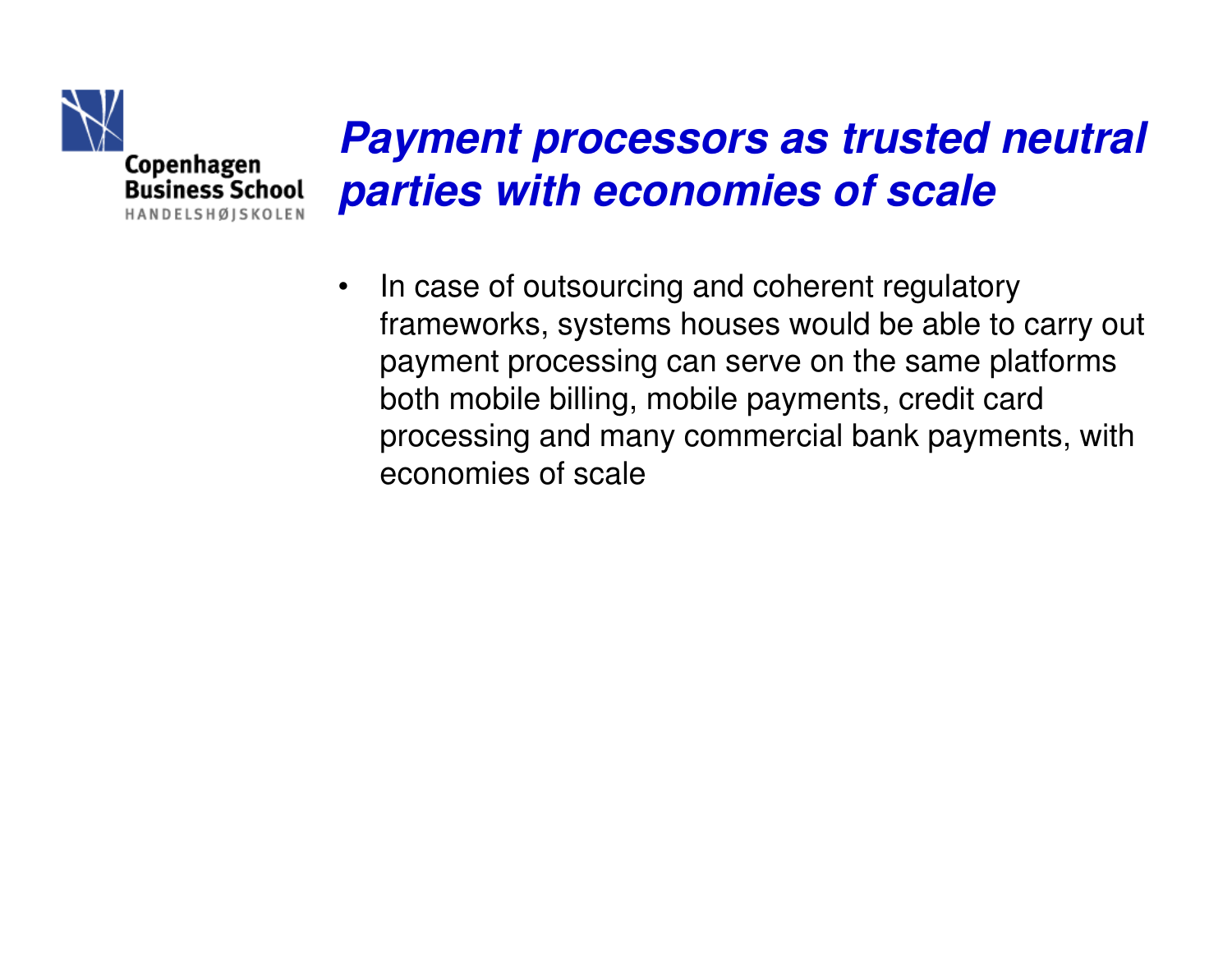

### **Payment Process BPM steps**

- O: Establish and verify terminal owner's identity
- 1: Associate the access terminal with payment instruments (Bank, Pre-pay, Credit card, Mobile account) all at a banking grade of security
- 2: Payment tool download (via SMS, RFID, browser, or Java app)
- 3: Pass-on payment information to payment backboneinfrastructure and execute transactions and notifyrecepient / payee

*All agree on the above, but who controls what or performs best each step ?*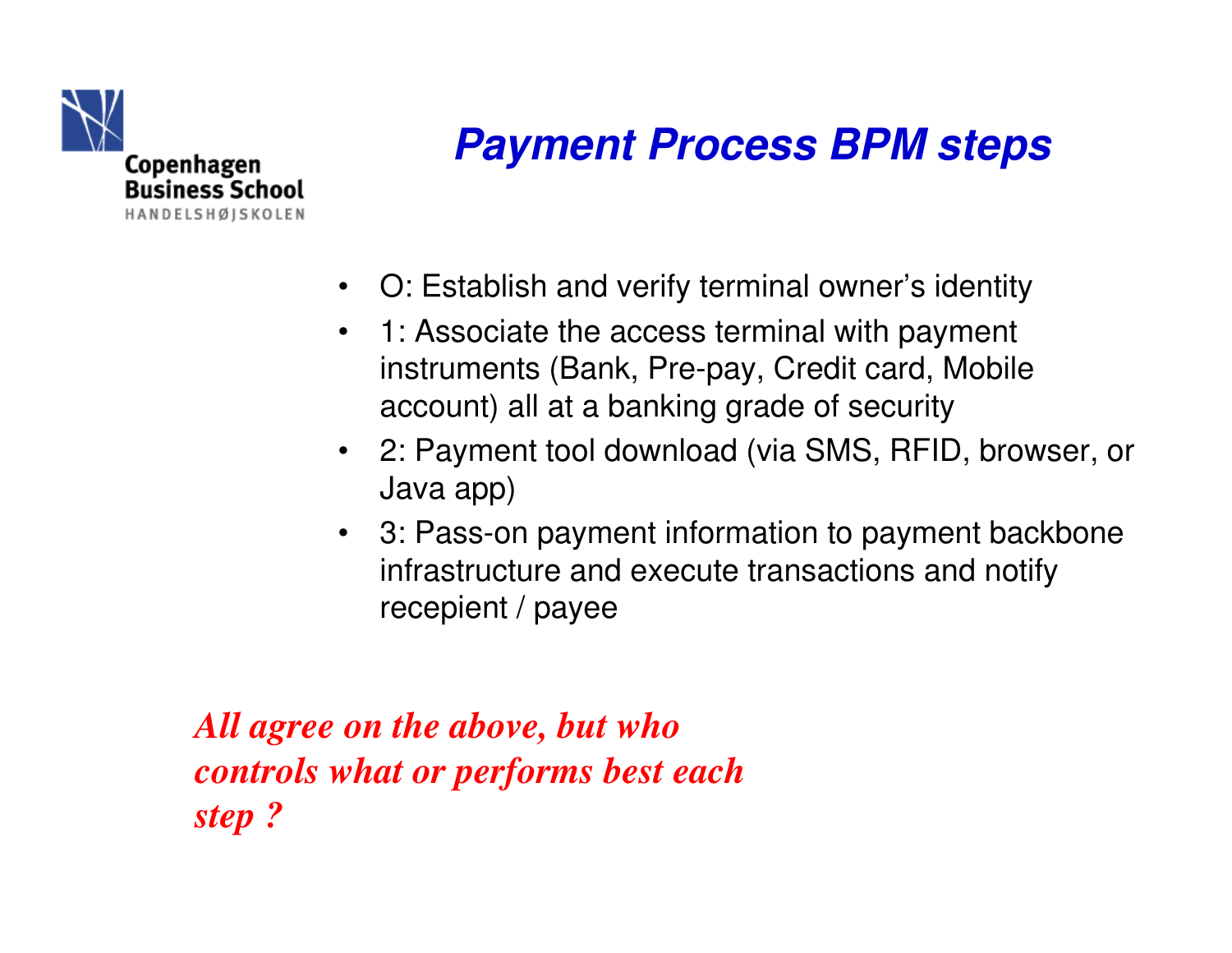

### **Identity management**

- • Legally rooted national eID identity management solutions and processes
- $\bullet$  European wide electronic identity interchange (evolvingstandard eg from STORK project )
- Turning the service provider into a trusted party by banks and national e-ID root servers
- eID brokerage between third parties (eg. Mobile advertising) with privacy compliance
- $\bullet$  Operator based subscriber data broker to link policyand subscriber identity information with public eID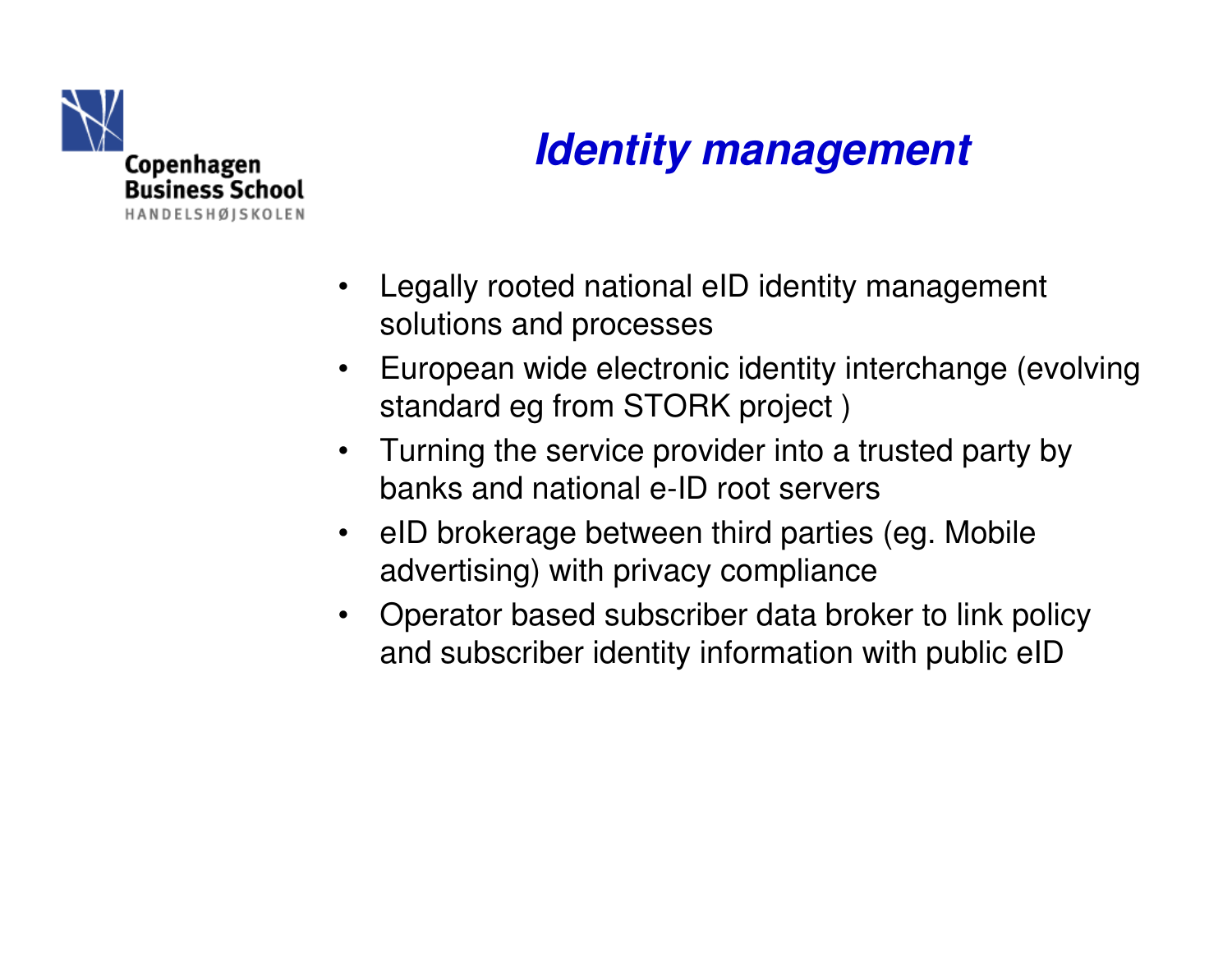

# **Payment/transactions infrastructures**

Very important is the research result (see also COST 605 presentation in Rome) that actually there is not much difference , at IT and technology levels, between the customer care and transactions platforms of mobile operators (see Figure 1 ) ,and those of banks (see Figure 2 ) ! This fact is the result of the evolutions of both layered communications systems architecture, and of banking sofware systems architecture, in that mobile networks have evolved much faster than fixednetworks. The security levels offered by mobile networks inside the infrastructure are also on par (higher to) with those in banking software .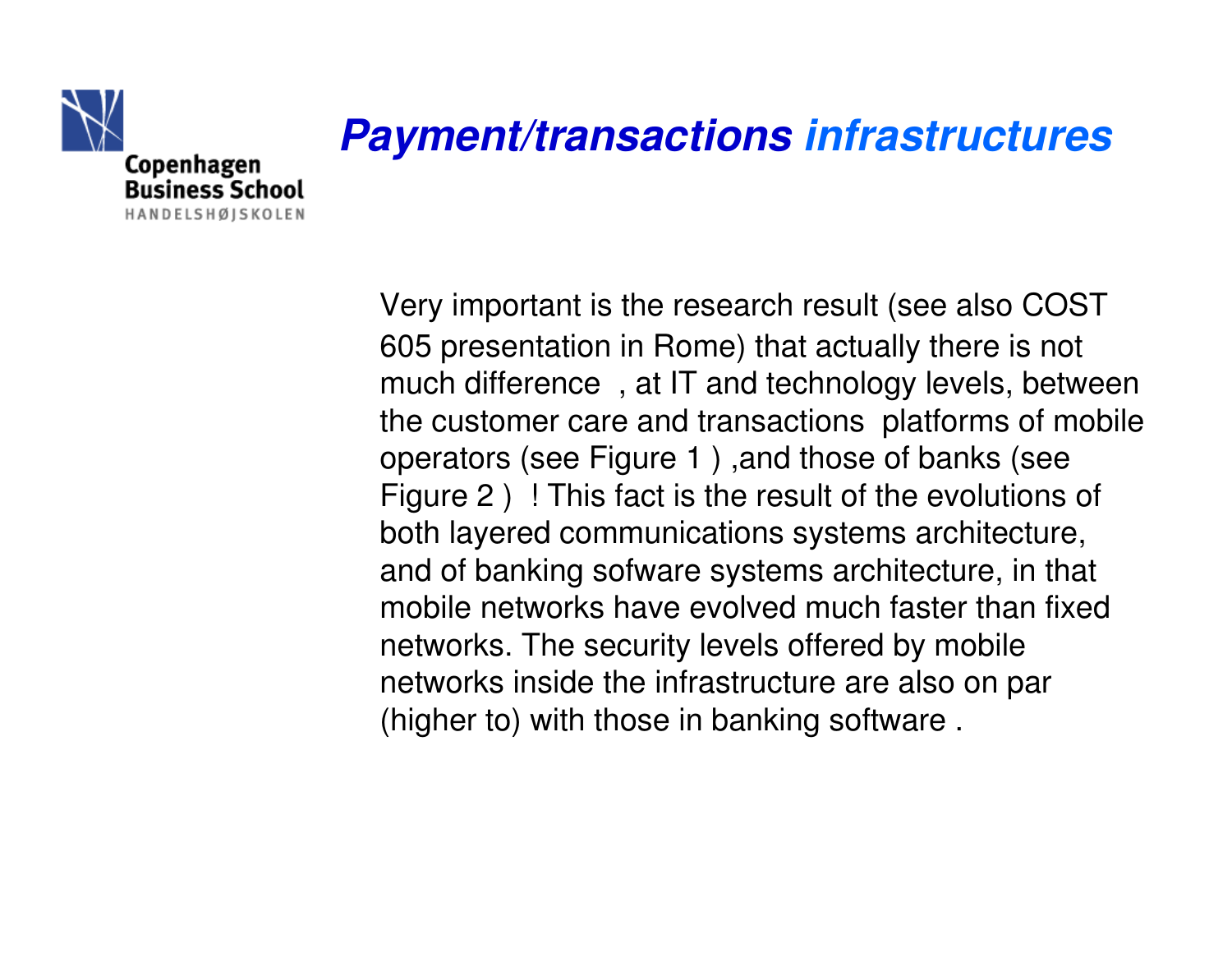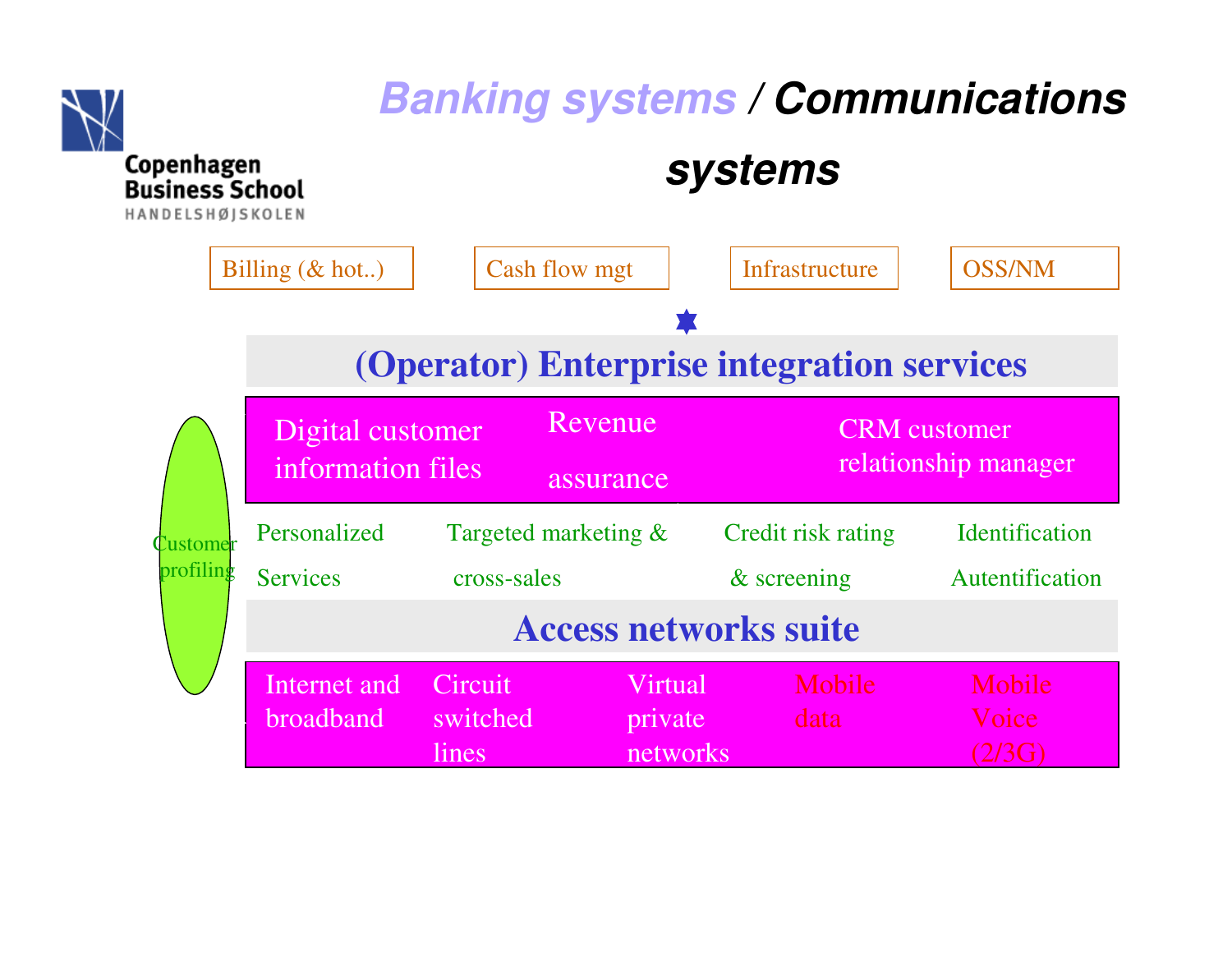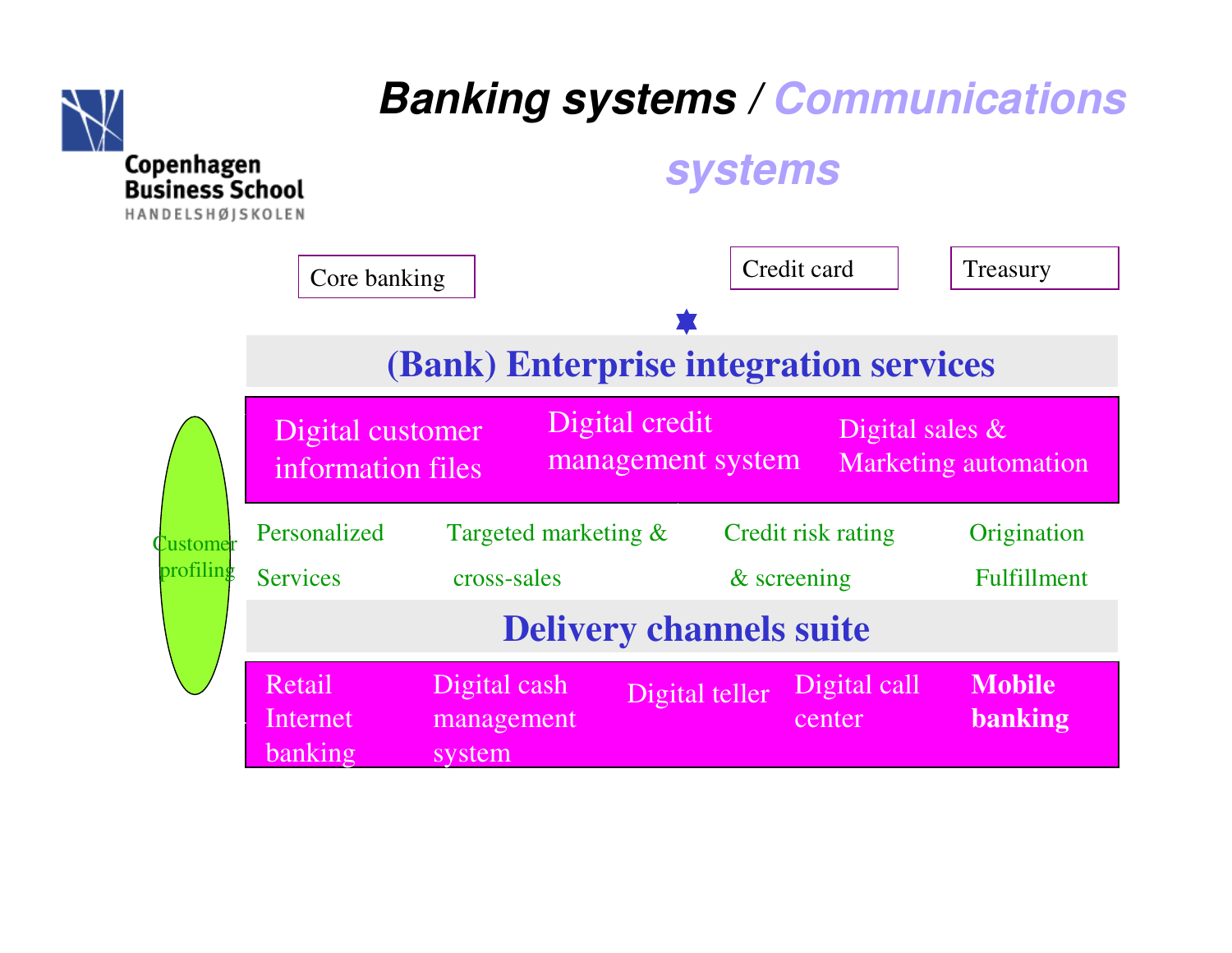

#### **Mobile billing pre-processing system architecture**

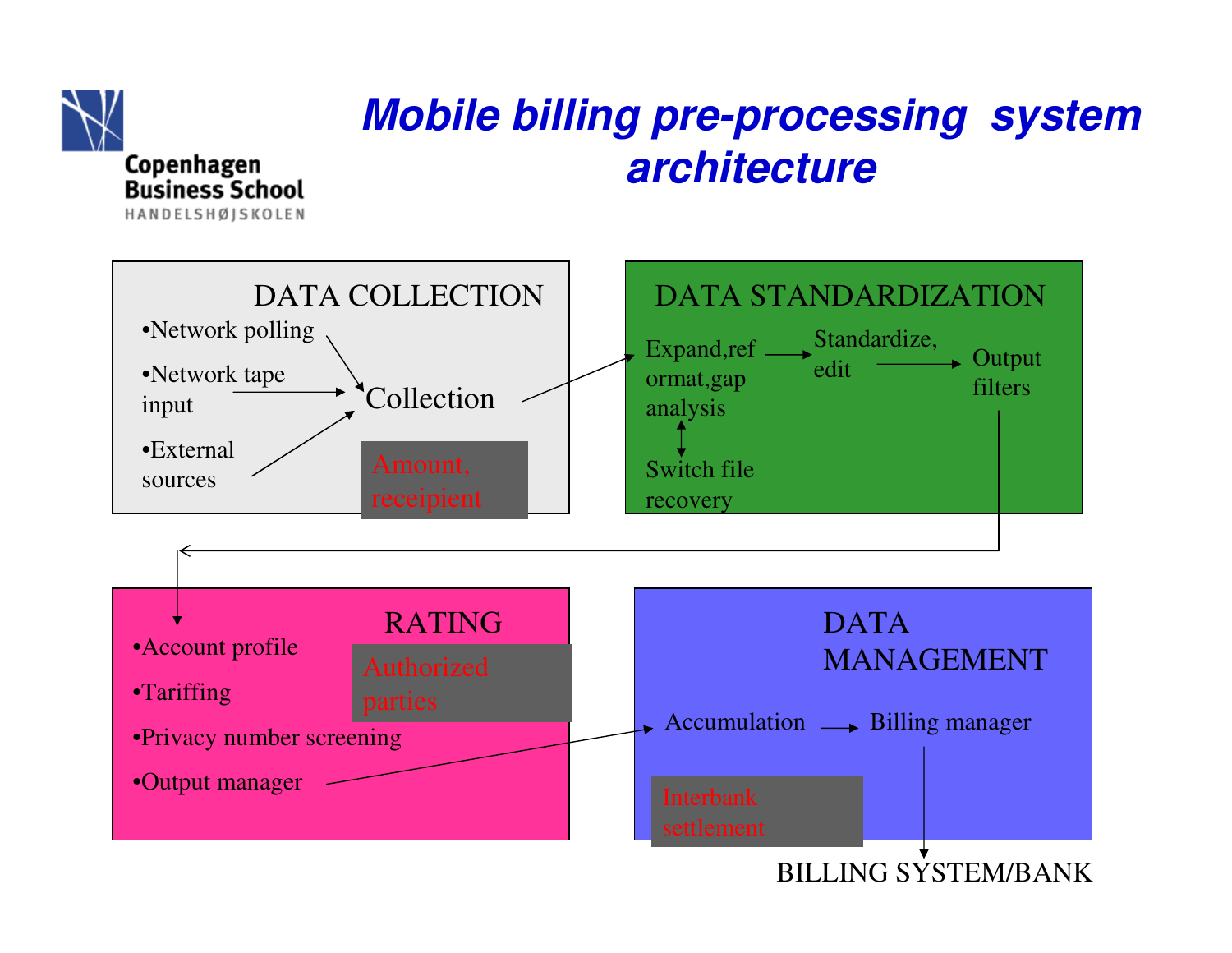

Sample (over 5 years 2002-2006 and 2004-2008) : NTT DoCoMo (part of NTT) , Singapore

Telecom , Orange , Belgacom , Telenor , Verizon , TDS , Telkom Indonesia , Estonian Telecom

#### **Empirical research proves for the following indicators :**

**Leverage of short term debt/ short term deposits (avg. 55%) Net operating cash flow margin ( avg. 2,13 %)Free cash flow margin (avg. 110 574 Euros)Free cash flow from operations/employee (avg. 1,94 %)Number of customers / Employee (avg. 1176)**

**that the average mobile operator achieves similar or better financial results from payment operations than the average short term operations in a bank with limited investment operations (e.g. : a postal bank or savings and loan institution)**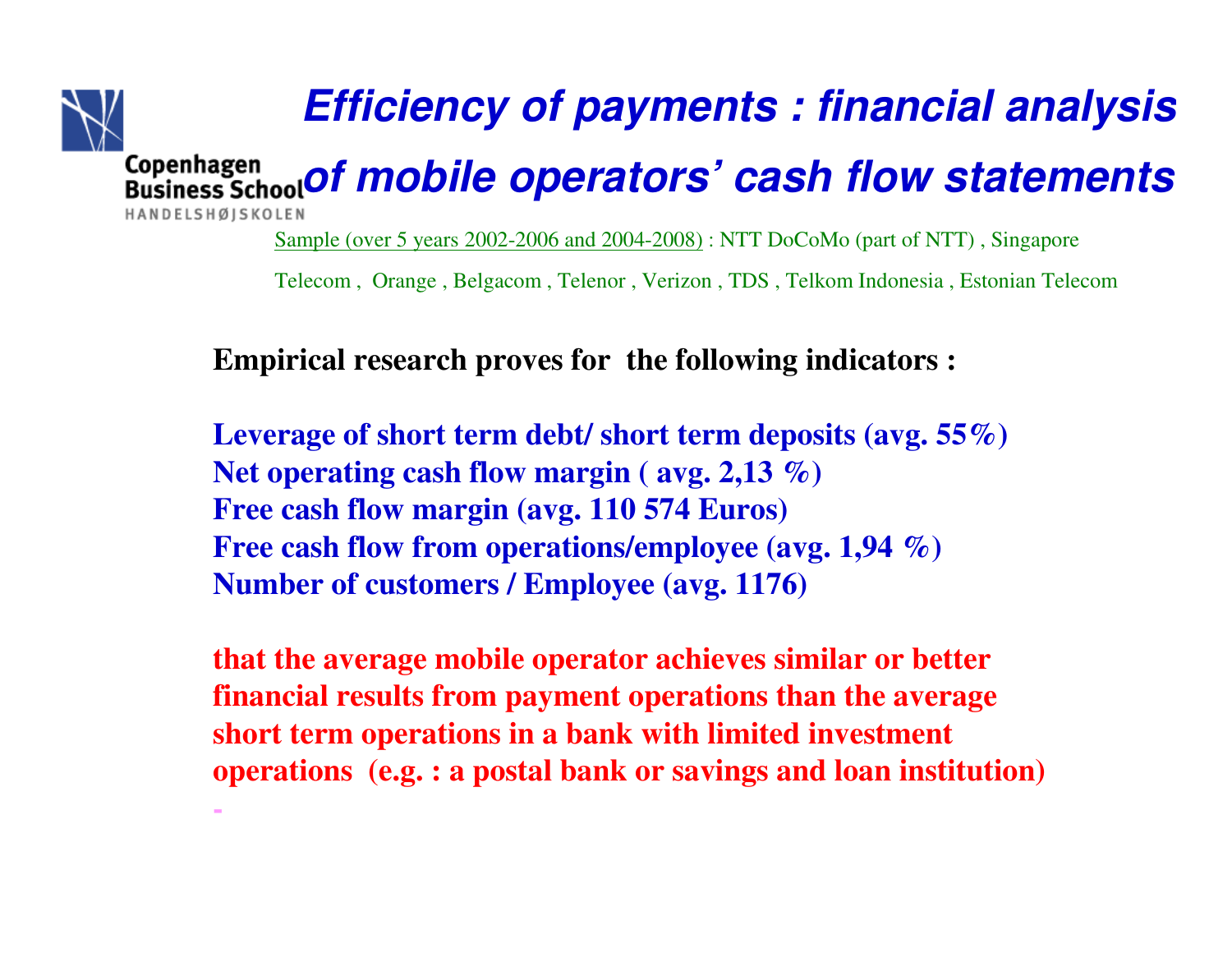

### **Interoperability or the mistake of some players**

- • Several operators want to offer mobile payment services,but with proprietary technologies ,on interoperable networks and terminals.... Doomed to fail !
- OMA and Financial Services Technology consortium develops API's that facilitate M-payment systems in mobile terminals based on interoperable back end systems (e.g. US Sprint+eOne Global+Payment Works )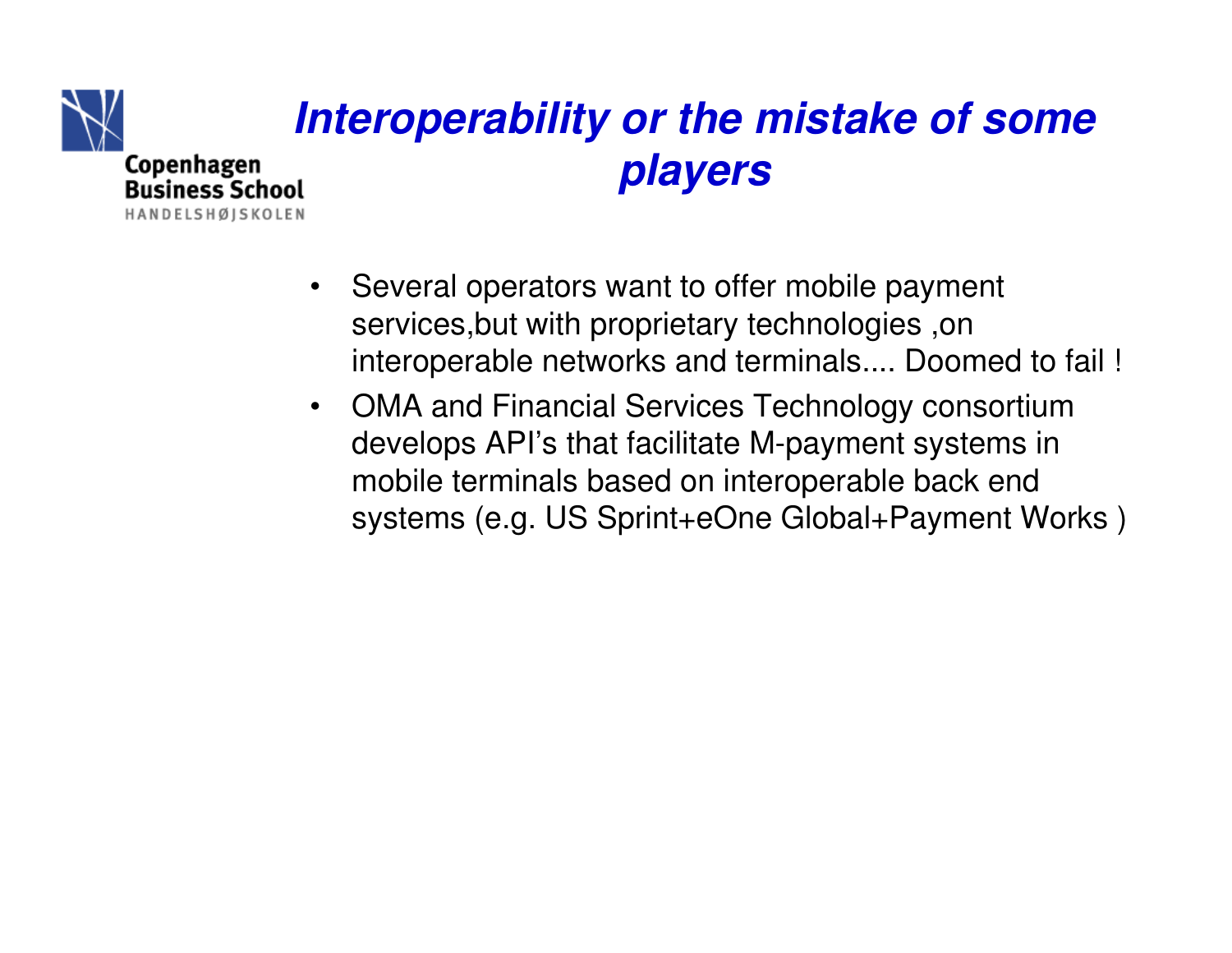

**Isn't it time to revisit some roles and regulations to benefit from transactions handling efficiencies at mobile operators** 

#### **and banks ?**

- $\bullet$  The possible convergence/overlaps between mobile operators and deposit banks (at operational level) has been largely ignored , as operators thought that banks were better at payment services , while banks thought operators were better at communication services ?
- $\bullet$  Mobile data and value added services , have changed the view that mobile networks should be content and transaction neutral , with intelligence and any charging to happen in the province of the end nodes (clearing houses, customers ,andbanks )
- $\bullet$  Haven't the above perceptions been reversed by very efficient real time payment , transaction clearing systems and content-on-demand management systems at mobile operators ,but also by some banks analyzing now better and more strategically their IT and communication assets from a competitive point of view ?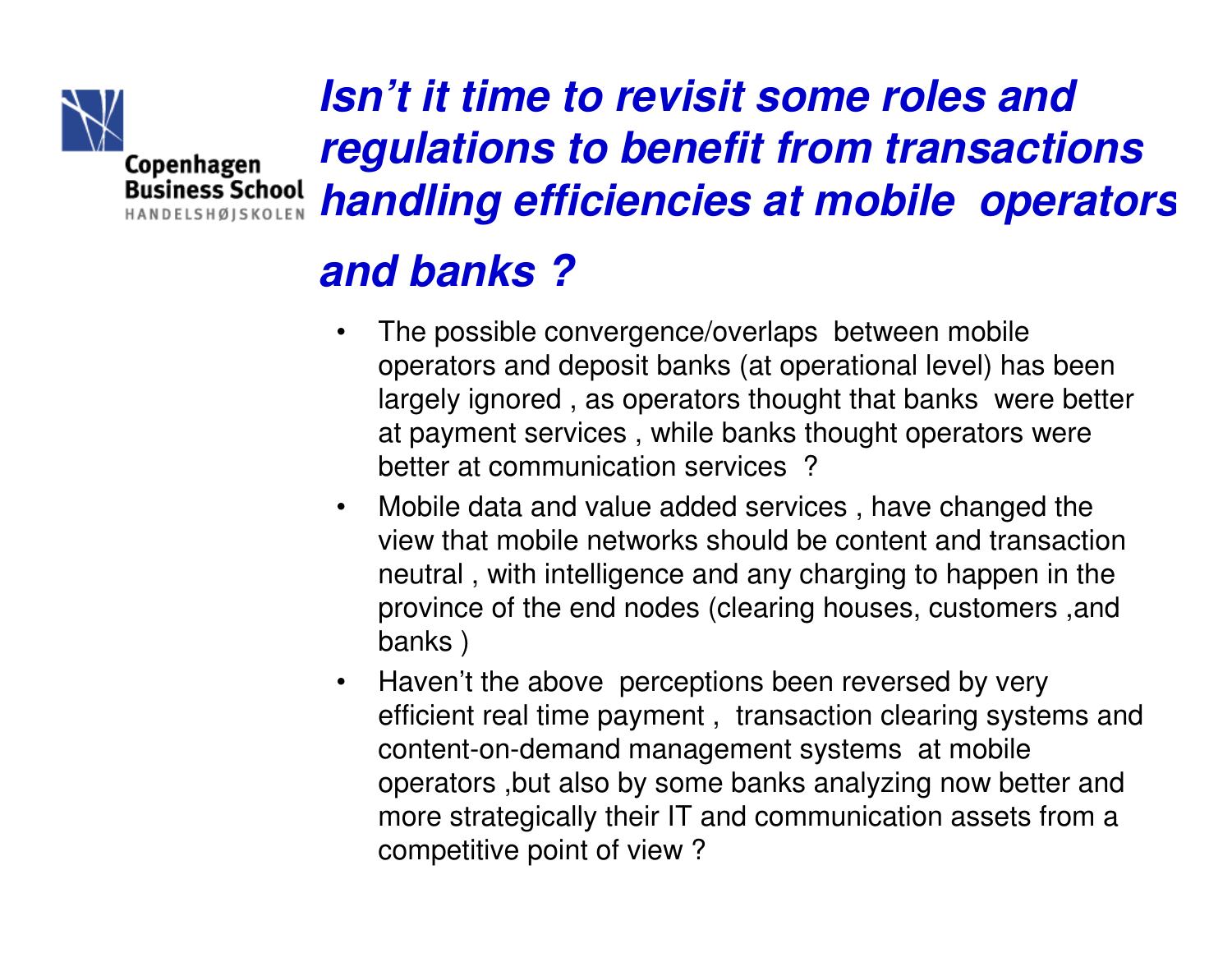

**Business School** HANDELSHØISKOLEN

**The alternate regulatory and strategic scenarios (regulators , banks , mobile operators )**

#### Options for regulators :

- • -Banks get individually restricted communications service provider licenses, and lease mobile communications infrastructure
- • -Bank groups get restricted communications service provider licenses, and lease mobile communications infrastructure
- -Mobile operators (genuine or virtual) get additional deposit bank •licenses on demand
- $\bullet$  -Mobile operators (genuine or virtual) gets automatically deposit bank licenses as part of their communications license; this option is of great appeal to developing countries where the banking infrastructure, coverage and trust are far lower than those of mobile operators
- $\bullet$  -Mobile payment services are authorized to be opened up for licensing by third parties for their own customers (oil companies, physical transport networks, health system,..)
- • In any case, communications and banking regulations would have to share mandatory prescriptions in terms of cash and short term debt, which would often be a change from the present situation.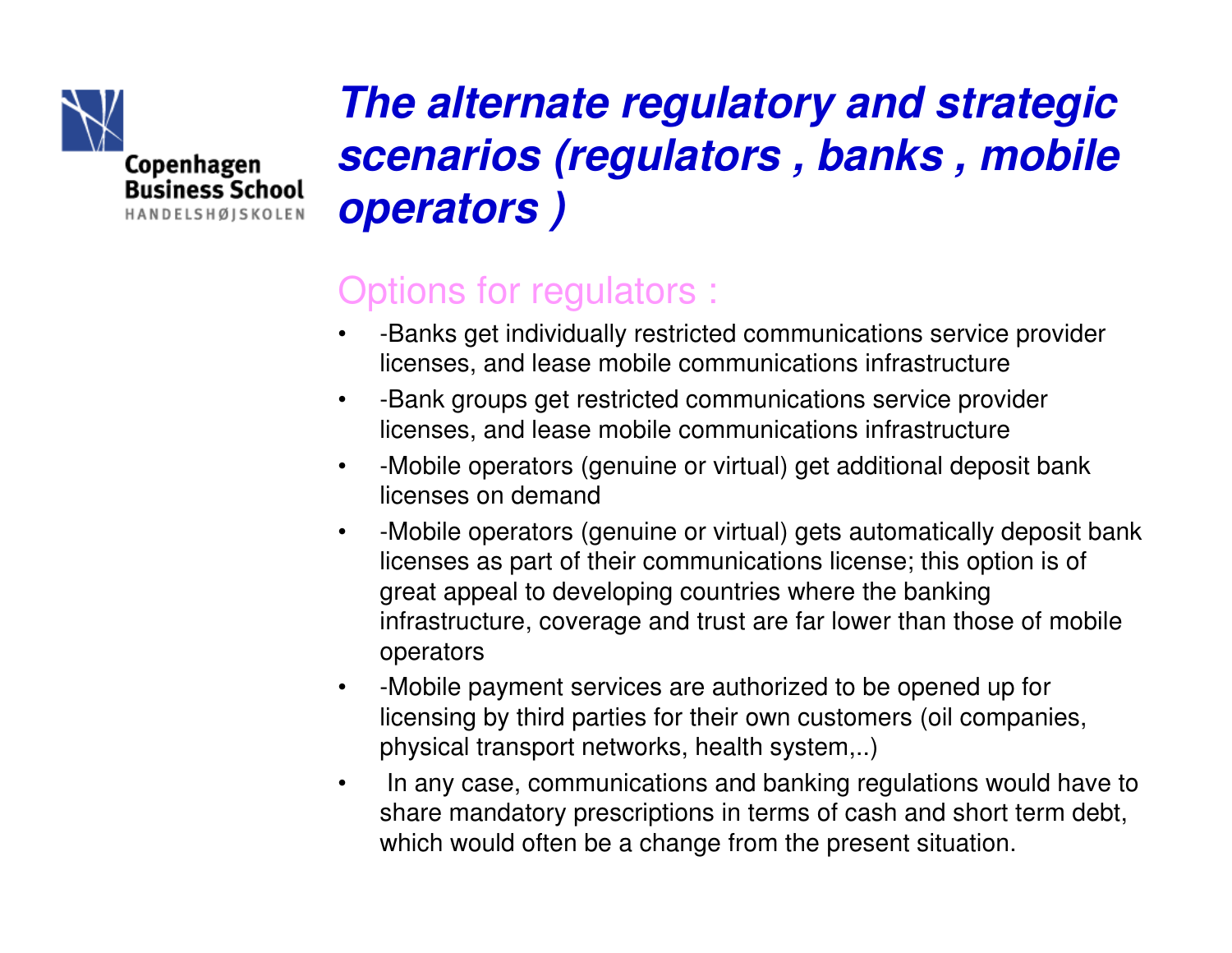



#### Options for mobile operators :

- $\bullet$  1)Delegate, for a % of the transaction fees (volume based) , fulfilment ,collection and risk management ,to banks or banking payment cooperatives ;this is the most frequent currently found option
- $\bullet$  2)Own , alone or jointly , a payment clearinghouse , bank(s) or consumer credit companies , to perform the services listed under 1) ;this is also quite common today, although different bank/credit card consortia offer competing vehicles
- $\bullet$  3) Apply for a deposit banking license in their own name, manage risks and reinsurance, and handle collection on behalf of third parties (content owners, administrations and public services)
- $\bullet$  4) Split between 1) for large transactions, and 3) for small transactions and reloads (for mobile services as well content)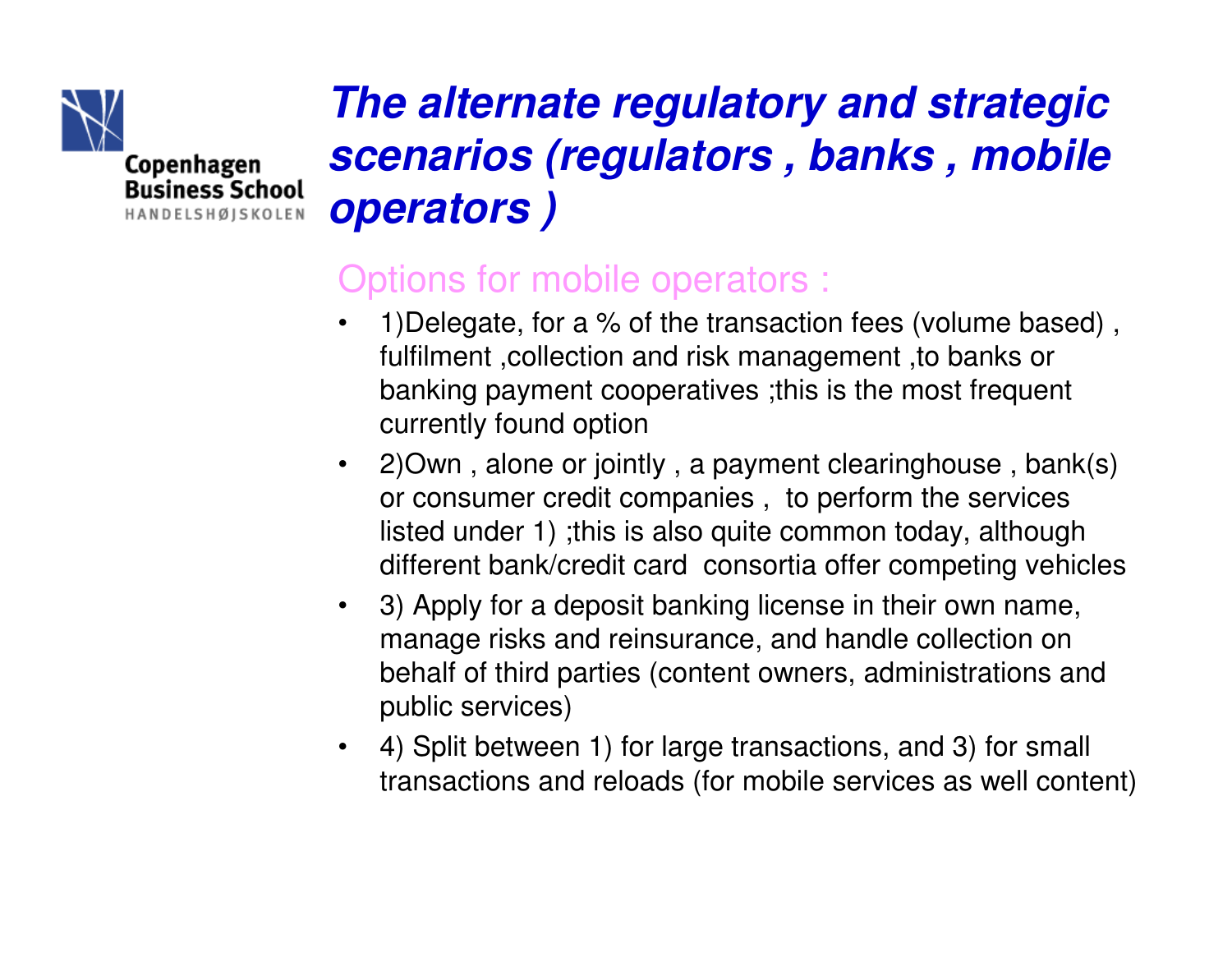

**The alternate regulatory and strategic scenarios** (regulators , banks , mobile operators )

#### Options for banks :

- • 1) Existing bank card system operator(s) own and manage servers, with proprietary applications, to handle multiple channels such as mobile with fixed- RFID extensions; a leased line/IP access solutions to the GGSN node of a mobile operator is sufficient; there is the option for a bank of owningan SMS/MMS Service center
- 2) Banks outsource some channels (such as mobile) to IT service companies if accepted by operators and not too expensive, and obey IT industry standards
- $\bullet$  3) Banks internationally create, or cooperate with, existing third party service suppliers to several mobile operators (e.g. roaming/ authentification suppliers) to enhance their services to transactions .The bank than would align it with communications industry standards
- $\bullet$  It should be noted also that the issue spills over to payment terminals standardization and WiFi/ RFID capabilities;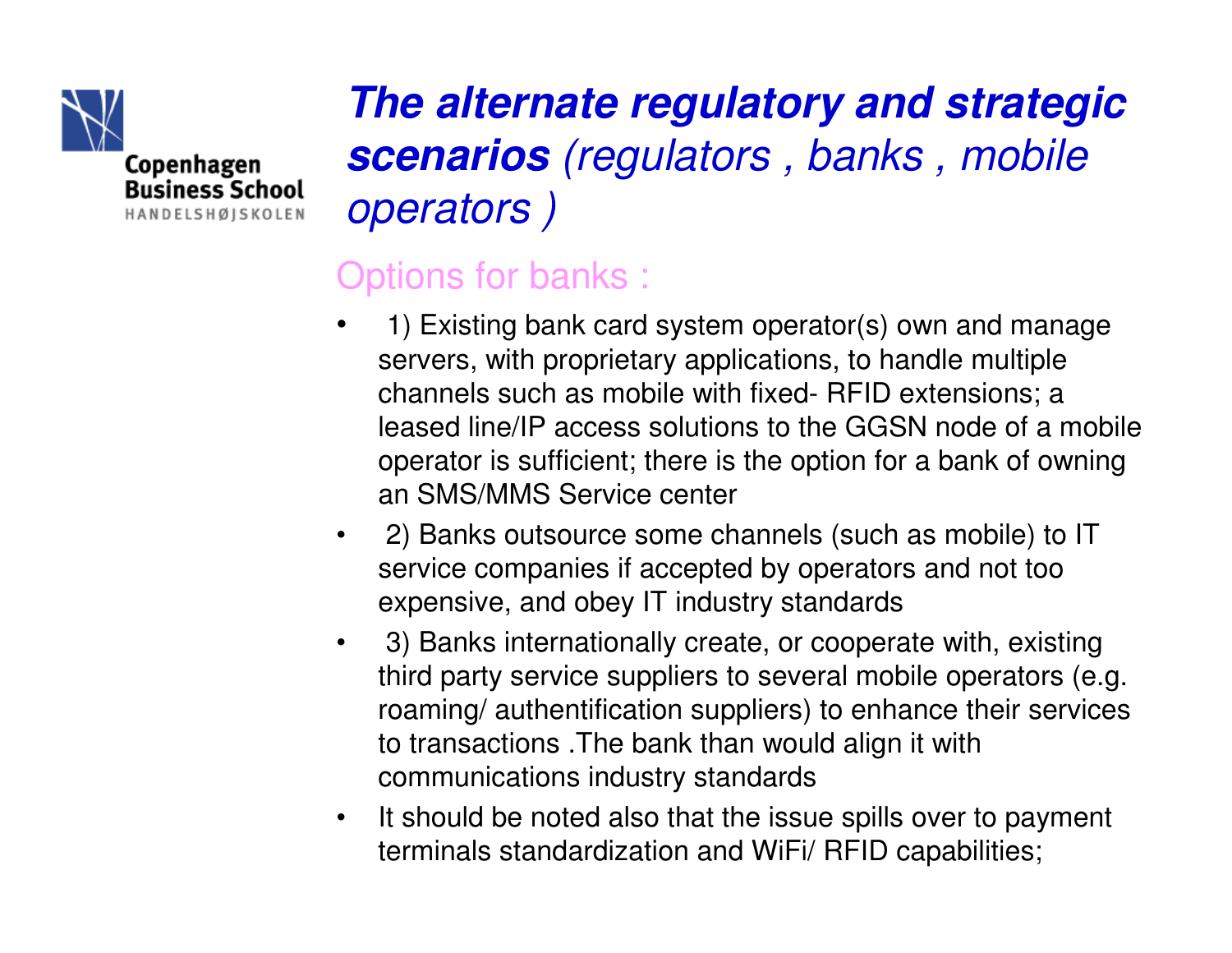

### **Regulatory and policy steps**

- $\bullet$ • National Parlaments and EU (for implementation by regulators) : grant as a  $\frac{1}{2}$ default option a limited banking license for payment handling to public operators, and a public and VPN hospot/ RFID communication license to ATM and payment terminal network owners (usually banks and shops)
- $\bullet$ Governments:

\*grant or adapt operators and banks access to national eID data ;

\*allow for inter-EU eID interoperability respecting national sovereign eID choices

\*estabish security certification services for terminal providers, banks and mobile operators alike

- $\bullet$  Central banks: set a ceiling on monetary flows for the mobile payments by operators as part of the limited banking license (in NL: 2500 Euros /year and 150 Euros/transaction) ; shops may get minor changes to their status of  $\textcolor{red}{\bm{\textsf{\tiny w}}}$  business correspondent to bank  $\textcolor{red}{\bm{\textsf{\tiny w}}}$
- $\bullet$ • Industry : enable fast deployment in terminals via contactless SIM cards with eID registration,and embed RFID readers in ATM and payment terminals